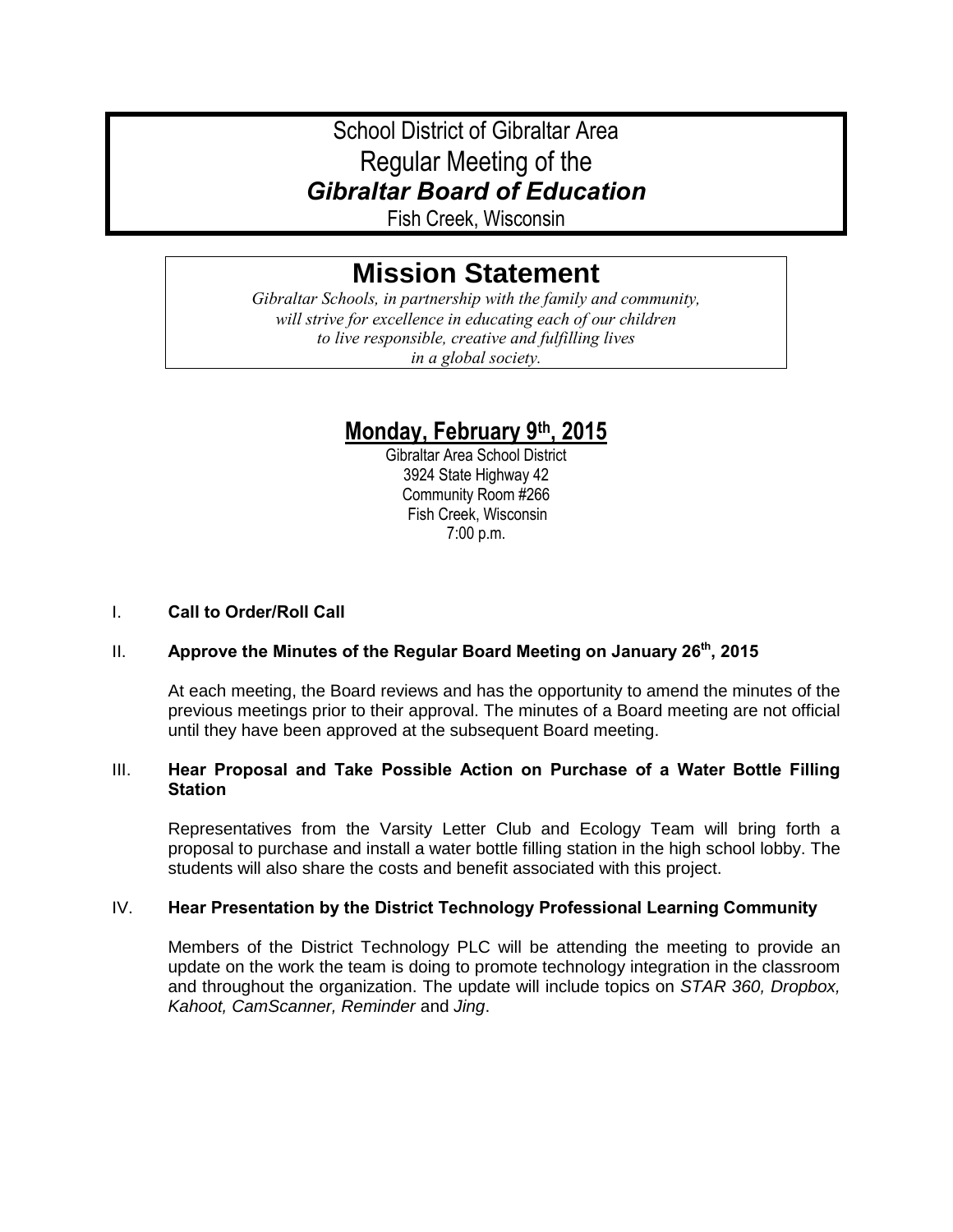#### V. **Communication**

Correspondence that has been addressed to the Board and mailed or delivered to the school district will be acknowledged for the record. Some correspondence will be assigned to committee, some receives an administrative response, and some is intended only for acknowledgement.

#### VI. **Open Discussion**

Audience members will have the opportunity to address the Board at this time of the meeting on any topic that is not an agenda item or is not a personnel issue. In addition, audience members will be provided time to comment on any agenda item when the Board discusses the item. The District shall video record School Board meetings and will post the recording on the District's website in a timely manner after the meeting. The audio recordings shall be maintained in accordance with provisions of the Public Records Law and shall be accessible to the public in accordance with state law requirements and District procedures. In the event any individual makes statements during the meeting which serve to violate the District policies related to discrimination, harassment, bullying or violate state or federal law or otherwise are subject of closed session items, such portions of the original video tape will not be posted to the District website but can be requested through the Public Records Law process. The District reserves the right to remove vulgar language, personal attacks of any kind, or offensive comments that target or disparage any ethnic, racial, or religious group.

#### VII. **Hear Administrative Reports on Current School Events**

The Superintendent, Principal, Director of Learning, Dean of Students and Business Manager will use this opportunity to provide the Board with current school and district information.

# VIII. **Discuss Hiring Process for Secondary School Principal**

The administration will bring forth a draft of the hiring process for the secondary school principal. The draft will include structures for interview committees, sample survey content, ideas for participation of student leaders in the process and a tentative timeline. The Board will review the draft, discuss options and provide additional input to the administration on the process.

#### IX. **Approve Payment of Bills**

The school district's financial bills are submitted for Board consideration at each regularly scheduled meeting. Each bill and its expense are listed. Board approval authorizes the Business Manager to pay the bills.

#### X. **Approve Posting for Secondary School Principal**

The administration will bring forth a recommendation to post for a principal at the secondary level. Posting at this time allows the district to seek the greatest number of highly qualified candidates for the position**.**